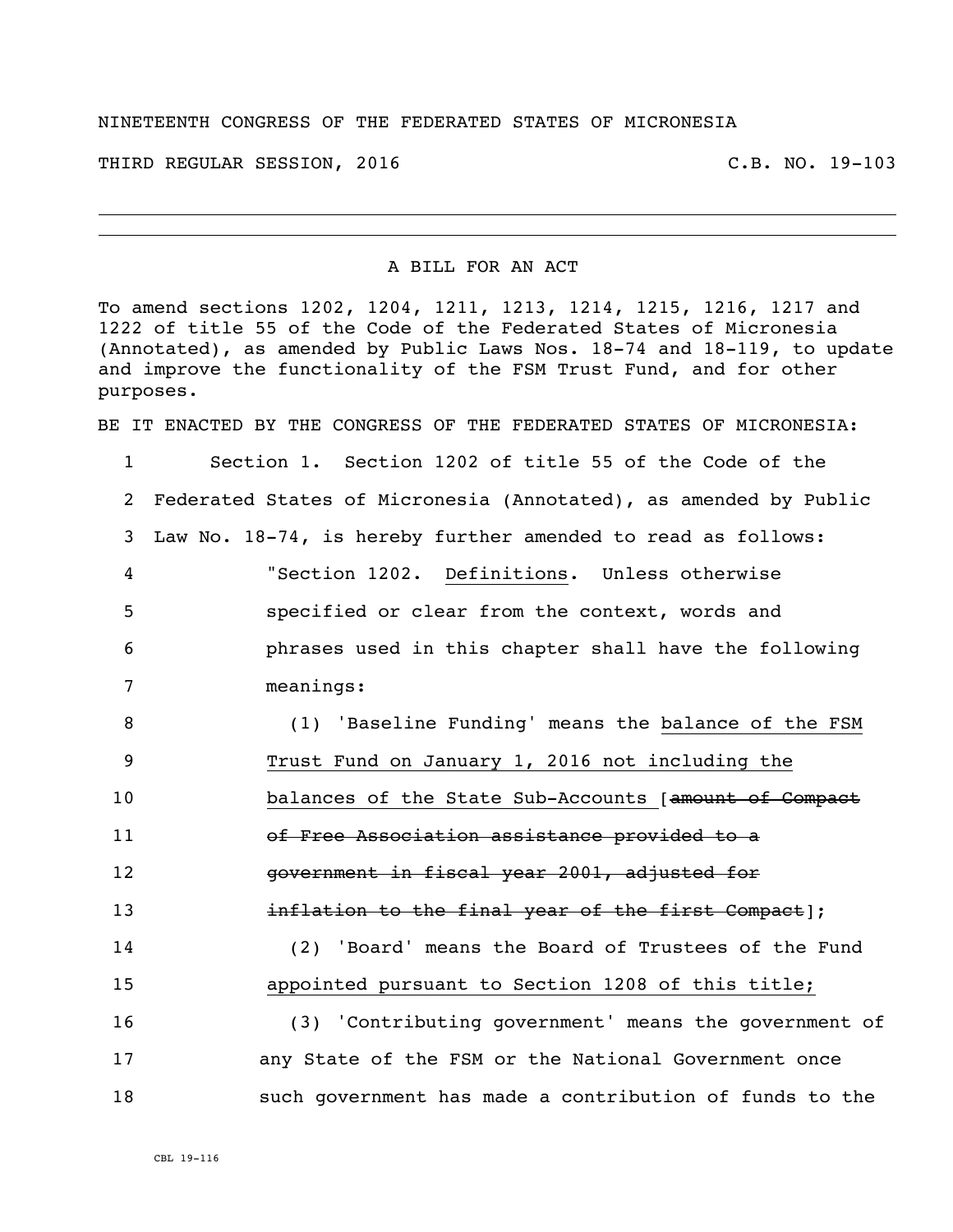1 [S Account] State Sub-Account's; (4) 'FSM' means the sovereign nation of the Federated States of Micronesia; (5) 'Financial year' means the fiscal year of the Fund, which shall be the twelve-month period ending on the last day of each December; (6) 'Fiscal year' means the fiscal year of the 8 National Government; (7) 'Fund' means the FSM Trust Fund created by this chapter, including the accounts therein; (8) 'Fund custodians' means the one or more firms selected by the Board to assume responsibility for the physical possession of the Fund assets or **evidences** of assets; 15 (9) 'Fund managers' means [the]one or more firms selected by the Board to manage the investment and **17** reinvestment of the Fund's resources; (10) 'Fund returns' means the returns accruing to the Fund by way of income generated from the Fund's resources and the capital appreciation of those resources; (11) 'General Fund' means the General Fund of the Federated States of Micronesia, into which all revenues raised pursuant to the tax laws and other revenue laws shall be deposited.

## of 19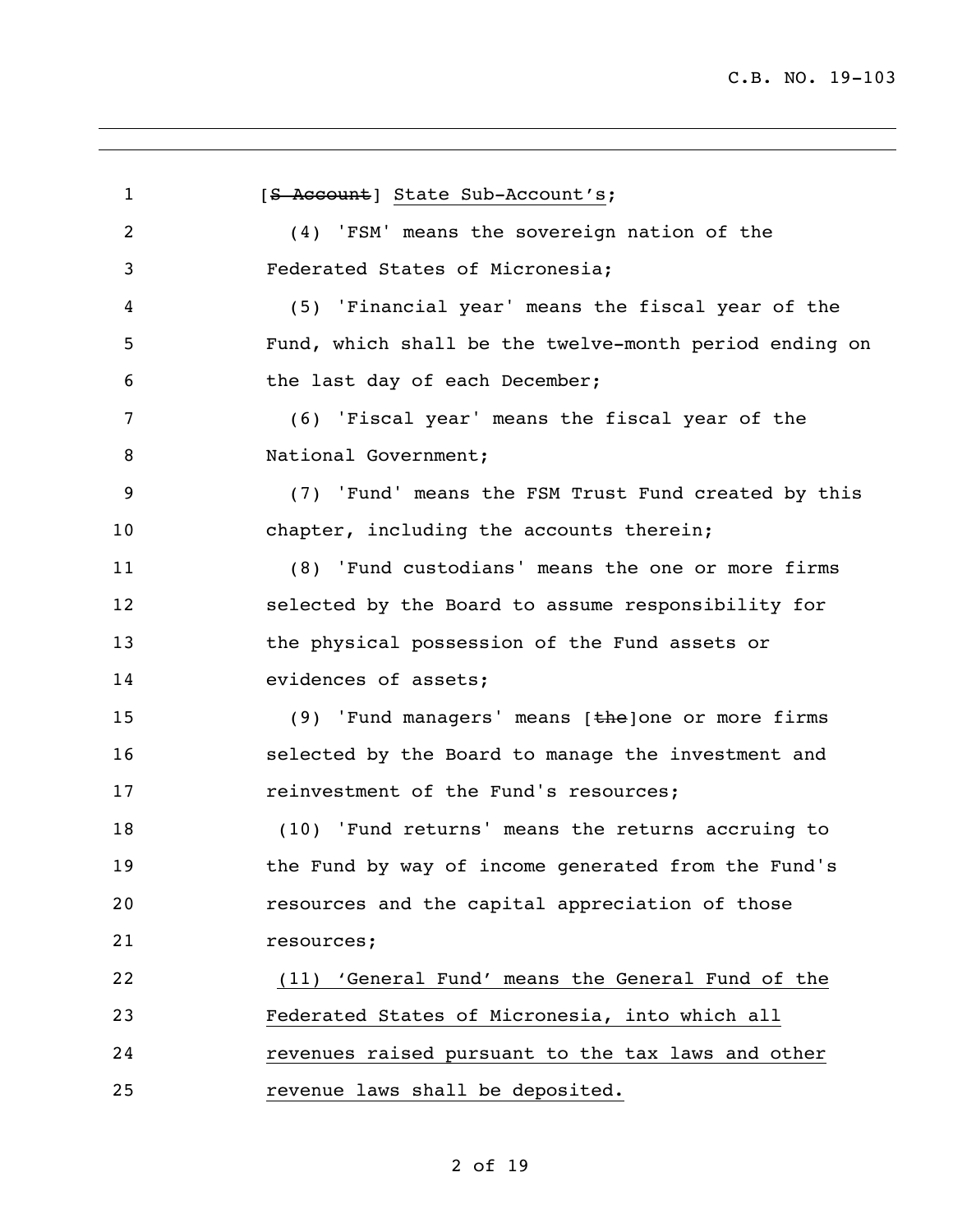C.B. NO. 19-103

| 1  | ['Long-term Trust Account' means a Trust Fund or        |
|----|---------------------------------------------------------|
| 2  | Trust Account similar or identical in structure to      |
| 3  | the terms of this Trust Fund, wherein an Account is     |
| 4  | designed for the principal to be maintained through     |
| 5  | long-term investments.                                  |
| 6  | (12) 'National Government' means the National           |
| 7  | Government of the FSM;                                  |
| 8  | (13) 'Other participating government' means a State     |
| 9  | government of the FSM;                                  |
| 10 | (14) 'Real value' means the value of contributions to   |
| 11 | the Fund adjusted annually at the beginning of the      |
| 12 | financial year in the same percentage as the United     |
| 13 | States Bureau of Labor Statistics Consumer Price Index  |
| 14 | for All Urban Consumers All Items, United States City   |
| 15 | Average of the previous 12 months. [when adjusted to    |
| 16 | reflect inflation and population change. For purposes   |
| 17 | of determining 'real value' at any one time, the value  |
| 18 | of a contribution in the form of a loan shall be the    |
| 19 | principal balance then owing. The inflation adjustment  |
| 20 | shall be made to current prices in line with movements  |
| 21 | in the US Consumer Price Index. Population refers to    |
| 22 | the number of FSM citizens residing in the FSM. When    |
| 23 | current population figures are not available, the Board |
| 24 | shall use such estimates thereof as it finds to be      |
| 25 | reasonable. Such estimates may be extrapolated from the |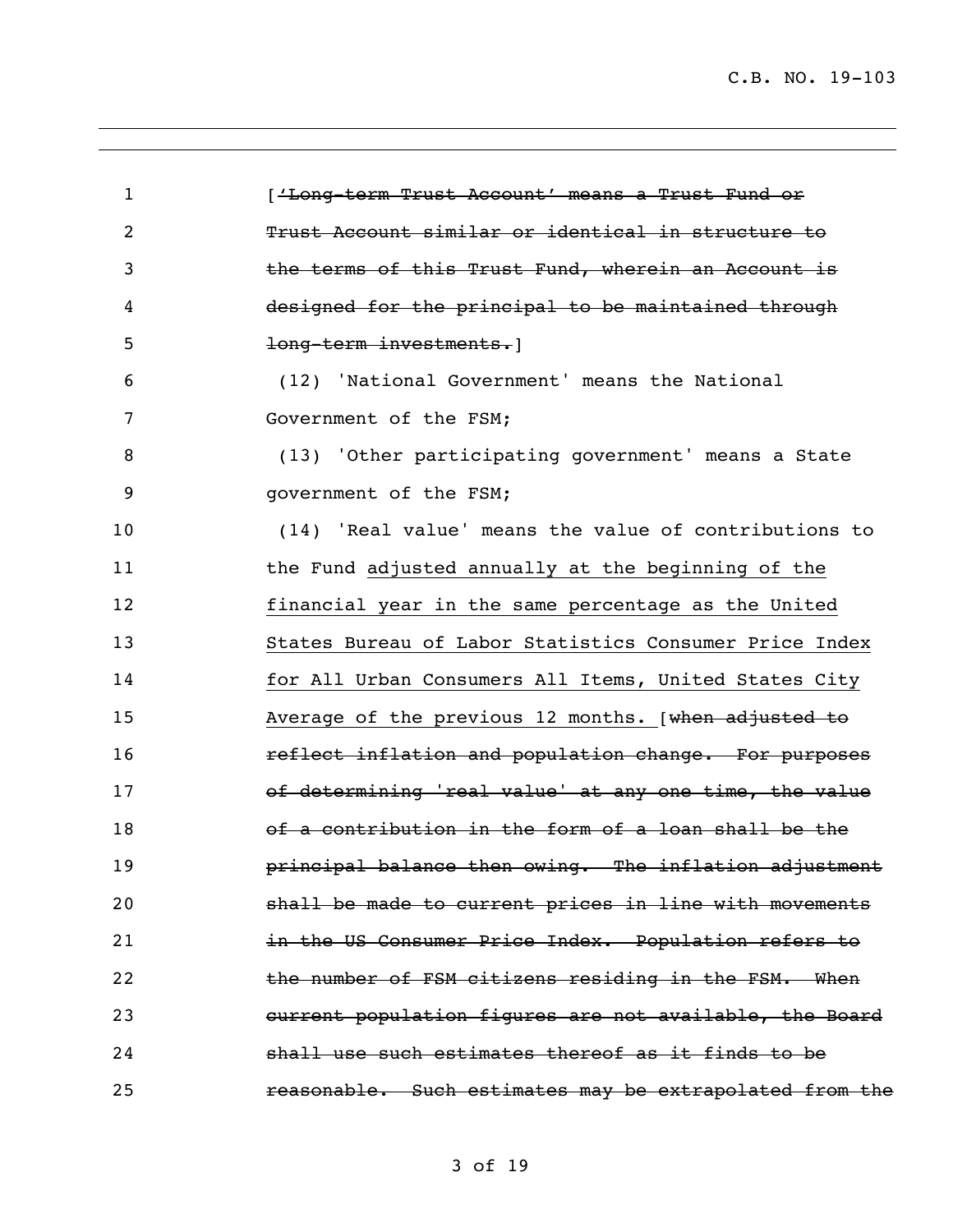most recent population census based on the population **growth rate prior thereto** and (15) 'Reinvestment' means the process whereby Fund returns, whether in the form of income or appreciation, 5 become part of the capital of the Fund.[<del>; and</del>] [(16) 'Renewal Compact' means the renewed economic assistance provisions contained in Title Two of the **Compact of Free Association.**]" Section 2. Section 1204 of title 55 of the Code of the Federated States of Micronesia (Annotated) is hereby amended to read as follows: **"Section 1204. Purpose.**  (1) The purpose of the Account A and Account B **portion of the Fund is to create a** [single investment **fund in which all levels of government may participate in order to contribute to the long-term**  financial viability of the FSM by providing an additional source of revenue and to enhance the capacity of the National Government to receive and **effectively utilize external resources in order to**] disciplined approach to ensure the protection of the Fund's Real Value into perpetuity while providing a sustainable source to supplement the needs of the General Fund. Specifically, the accounts shall: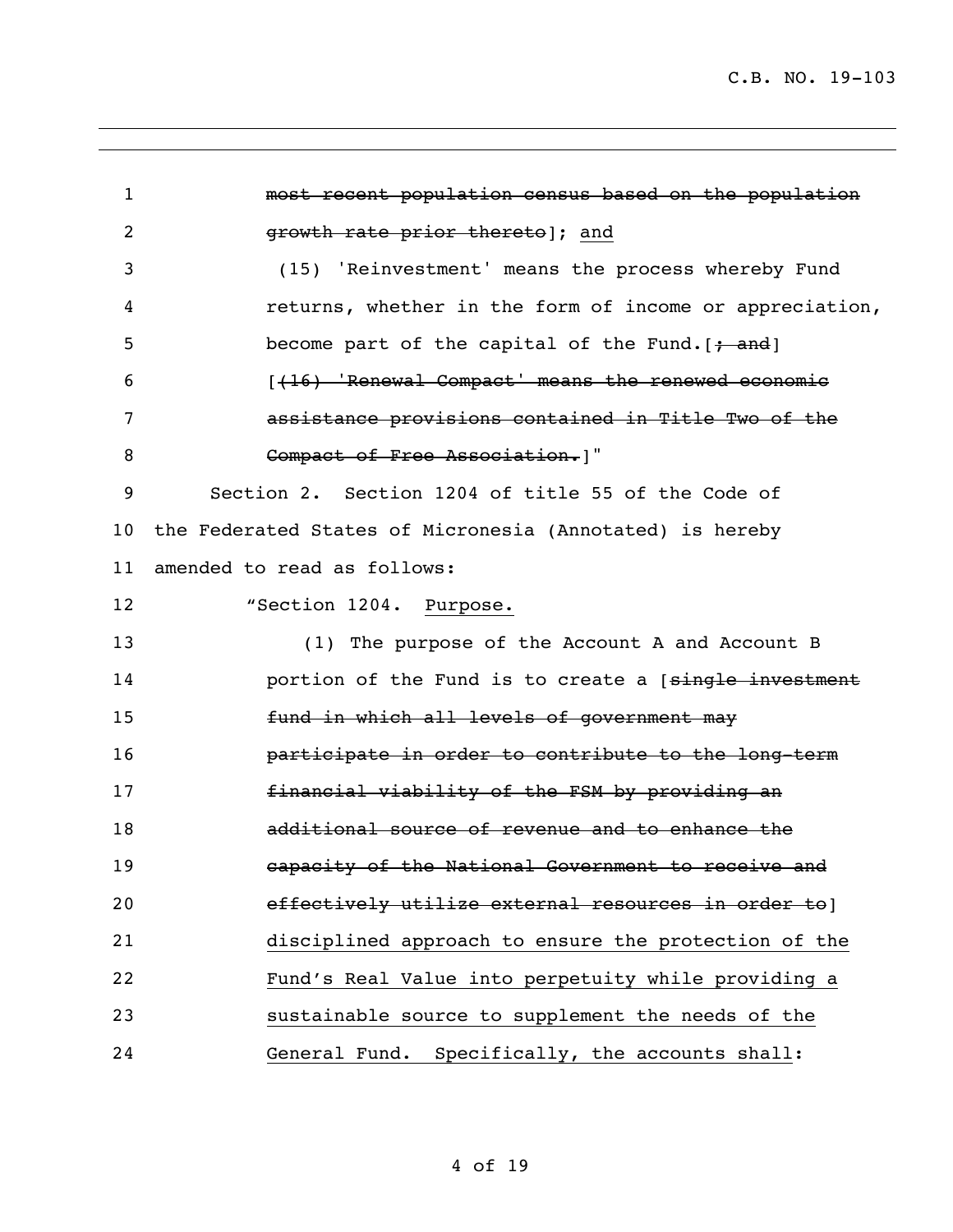(a) assist the National Government and other participating governments to achieve greater financial autonomy in the management of their recurrent budgets; (b) enable the FSM at all levels of government to meet long-term maintenance and operating costs of social and economic infrastructure; and (c) enable the FSM at all levels of government to improve existing levels of social and economic infrastructure. (2) The purpose of the State Sub-Account's A and B of the Fund are distinct and defined in section 1217 of 12 this chapter. [<del>S Account portion of the Fund is to:</del> 13 and the provide a funding source to promote **financial stability and provide an orderly adjustment**  process for each of the contributing governments in the event of significant reductions in economic assistance **under the Renewed Compact; or East of the Contract Control** Constant Control Constant Constant Constant Constant Constant Constant Constant Constant Constant Constant Constant Constant Constant Constant Constant Constant Constant Constant Constant **into the A Account in the event of minimal or no**  reductions in economic assistance under the Renewed **Compact.**]" Section 3. Section 1211 of title 55 of the Code of the Federated States of Micronesia (Annotated) is hereby amended to read as follows: "Section 1211. Contributions to the Fund.

## of 19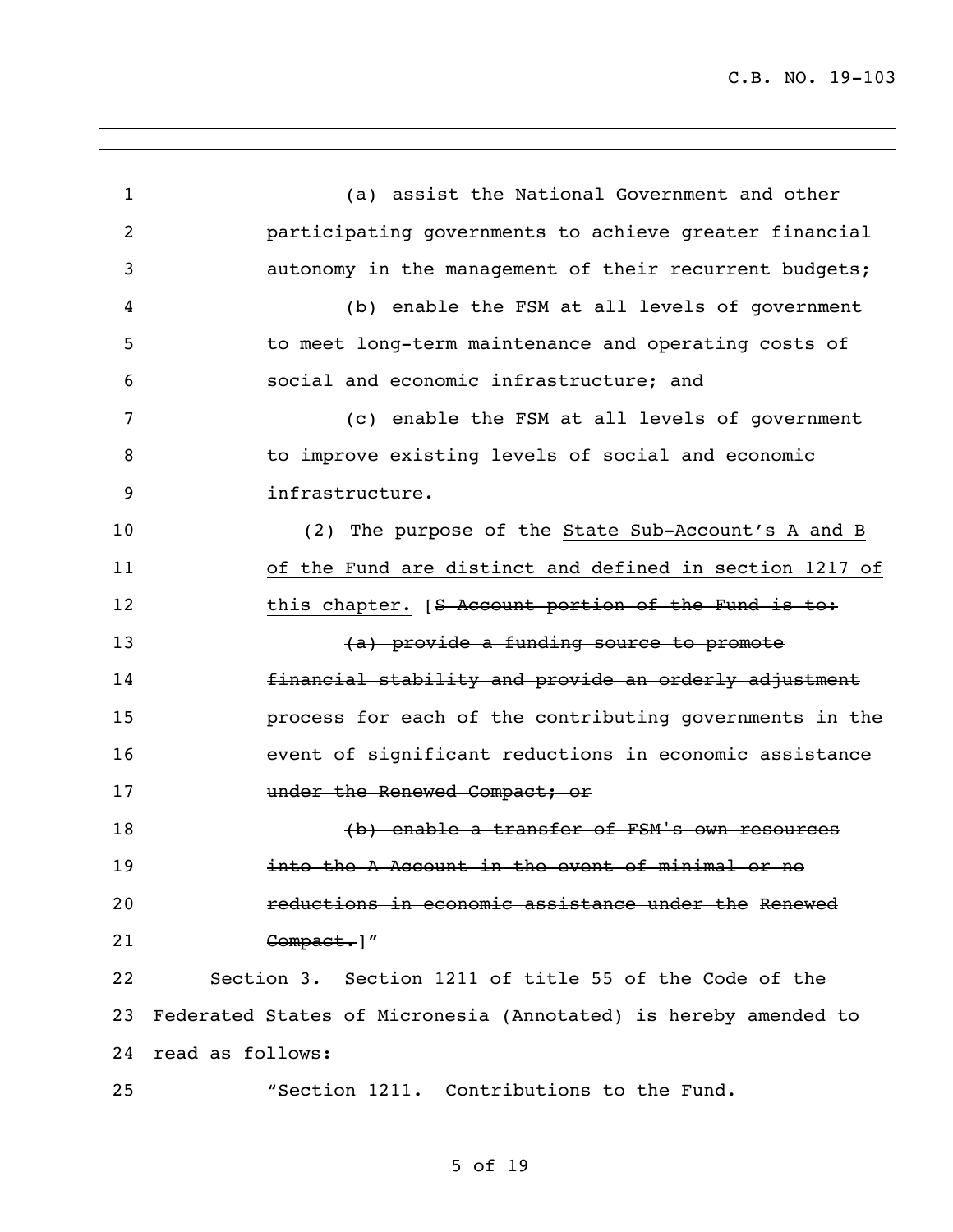1 (1) Contributions to [the A] Account A. (a) A contribution to the Fund may be in the form of a grant or, with the agreement of a majority of all trustees, in the form of an unsecured loan which bears interest (or its equivalent) at a rate no greater than three percent (3%) and is otherwise cost-free. (b) The Fund may refuse a contribution if it considers that it would not be in the interest of the Fund or the FSM to accept it. The Fund shall notify Congress of the nature, amount, source and terms of any contribution that it has decided to accept or refuse, whereupon the Fund may conditionally accept or refuse 13 the contribution. Acceptance or refusal shall become final no earlier than 180 days after notice to Congress, unless Congress directs by law otherwise. (c) The Fund shall not issue negotiable or transferable obligations evidencing indebtedness for any loan. (d) Contributions shall be made for the purpose of the Fund without further restriction as to use, except such restrictions as Congress may provide by law. Except for repayment of loans, contributions shall not be refunded to contributors. (e) A contribution to the Fund shall not in and of itself constitute or imply any commitment by the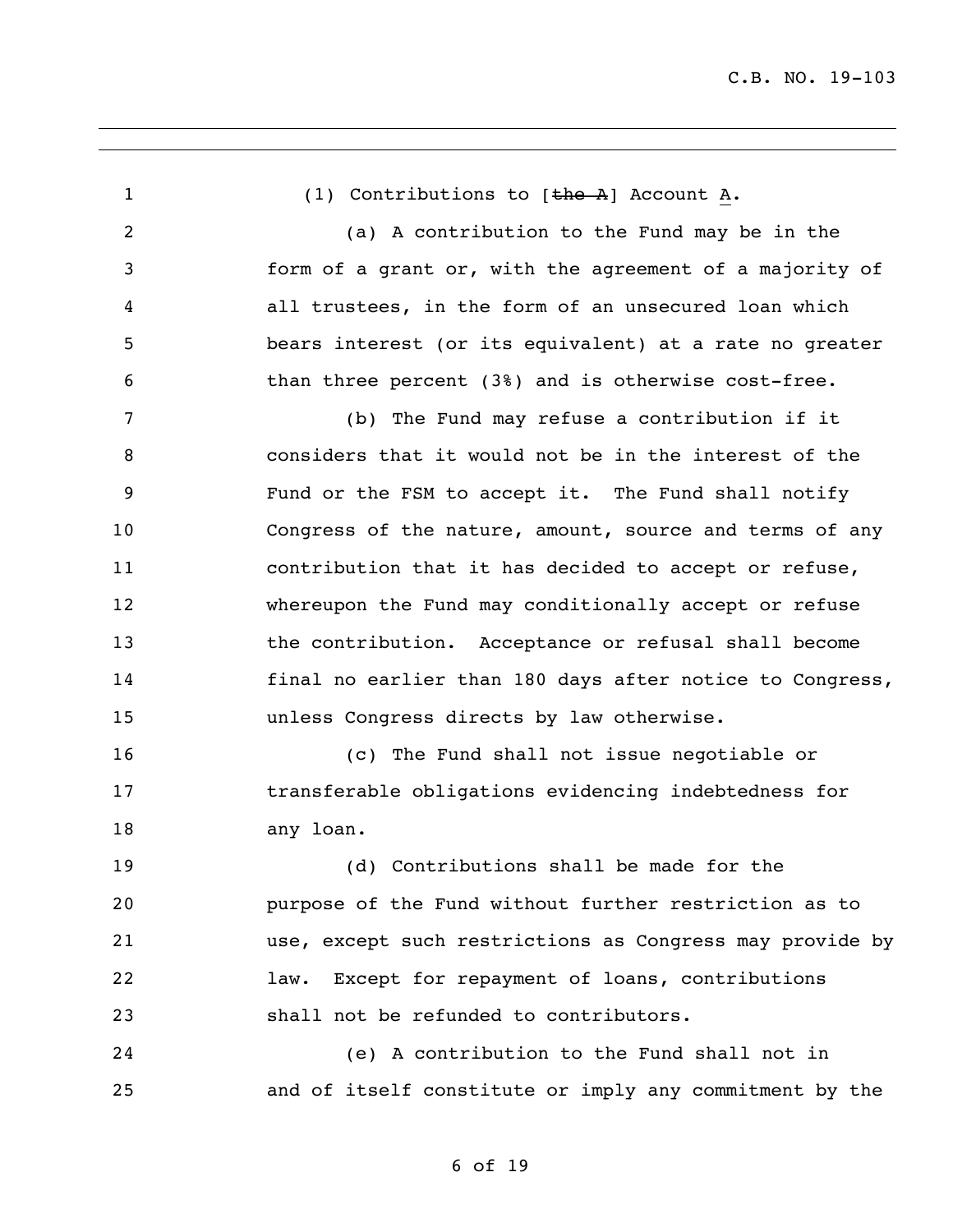contributor to make any further contribution to the Fund. 3 (2) Contributions to the [<del>S Account</del>] State Sub- Account's A and B of the Fund are outlined in section 1217 of this chapter and excluded from the provisions above. [The National Government and each of the State Governments may contribute to the S Account, the **increased financial assistance that is received,**  pursuant to section 231 of the Compact of Free Association, during fiscal years 2002 and 2003. The amounts that may be contributed by the National Government and each of the State Governments shall be 13 determined by the Secretary of the FSM Department of Finance and Administration, and shall be appropriated by each contributing government pursuant to its financial 16 management laws and regulations. Section 4. Section 1213 of title 55 of the Code of the Federated States of Micronesia (Annotated), as amended by Public Law No.18-119, is hereby further amended to read as follows: "Section 1213. Accounts. 21 (1) The Fund shall be divided into [an A] Account  $A[\tau]$  and  $[A - B]$  Account B.  $[and an S$  Account. (2) All contributions to the Fund shall be deposited 24 to  $[the A]$  Account A.  $[\frac{1}{2}, \frac{1}{2}]$  except for the contributions which qualify to be deposited to the S Account, as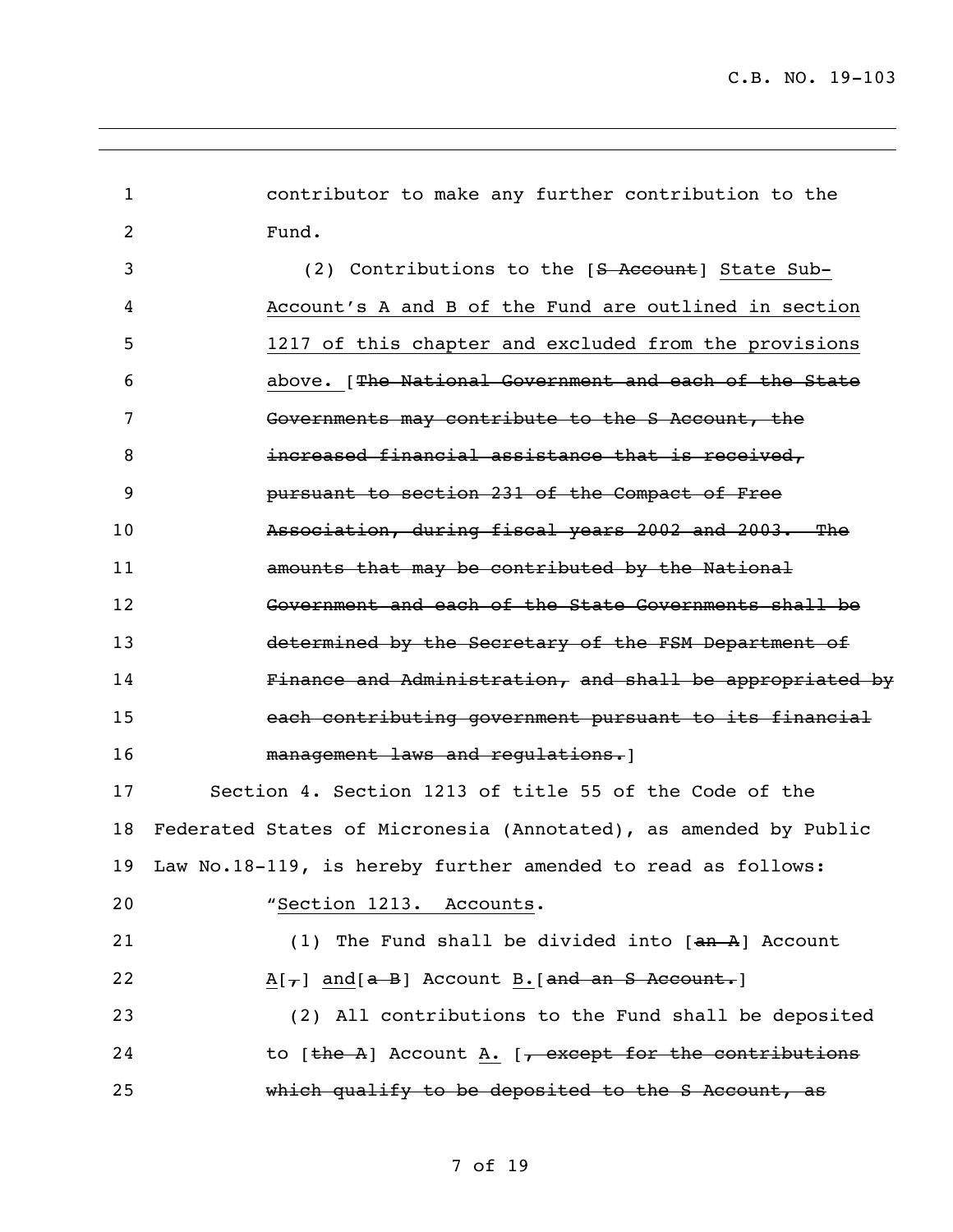**provided for in section 1211(2) of this chapter.**] Thereafter, the Board shall ensure that a portion of the Fund returns in each financial year is reinvested at the 4 end of that financial year as capital of [the A] Account A, such portion being the amount necessary to maintain 6 the opening balance of [the A] Account['s] A's capital for the following financial year at the real value of all contributions to the Fund minus all principal repayments made on loans to the Fund. (3) If shortfalls are incurred when the Fund's investment return net of expenses was insufficient to maintain Account A's Real Value, such shortfalls shall

 be made up via a transfer from Account B or via future withholdings of transfers into Account B. Transfers into Account B shall be suspended until such shortfalls are **reduced** to zero.

17 (4) $(4)$  (4)] All contributions to the Fund shall be deposited within 90 days from the date of appropriation. The Secretary of Finance and Administration shall submit proof of deposit and a balance statement to the Congress of the Federated States of Micronesia within the next 10 business days from the deposit.

23 (5)[(4)] Repayment of loans to the Fund and payment 24 of the expenses of the Fund shall be made from  $[\frac{the A}{ }]$ Account A. The amount, if any, of Fund returns in each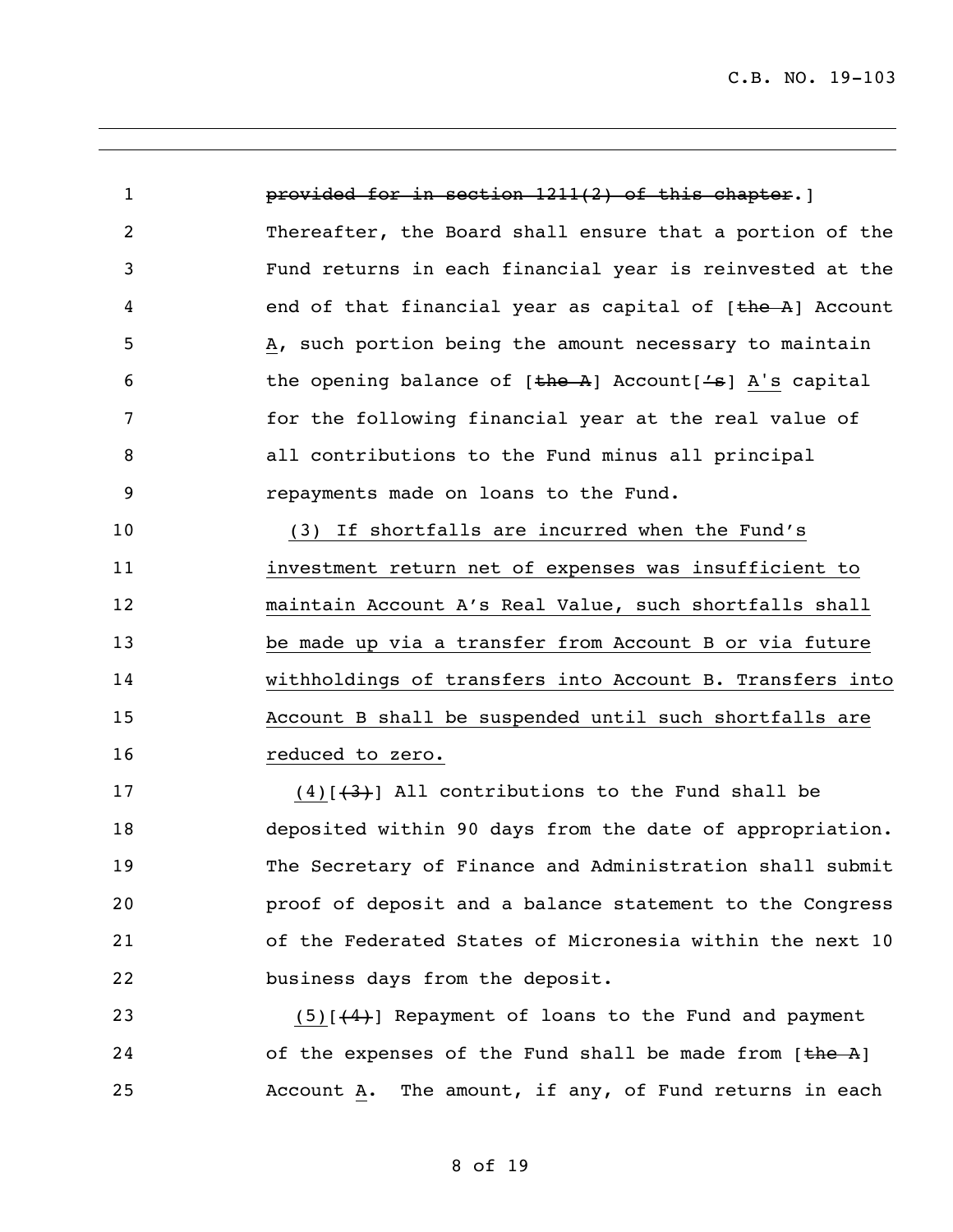C.B. NO. 19-103

1 financial year which remains after such repayment of 2 loans and payment of expenses, and after reinvestment in 3 accordance with subsection (2) of this section, shall be 4 transferred to [the B] Account B. Except as provided in 5 this subsection or upon termination of the Fund, no 6 funds may ever be removed from [the A] Account A. 7 (6)[(5)][The B] Account B shall consist of funds 8 transferred from [the A] Account A and the returns 9 therefrom while in [the B] Account B. Funds in [the B] 10 Account B may be distributed to the National Government 11 **in accordance with section 1214 of this chapter or** 12 transferred to [the A] Account A in accordance with 13 section 1213 (3) and section 1215 of this 14 chapter. Except as provided in this subsection or upon 15 termination of the Fund, no funds may ever be removed 16 from [the B] Account B. 17 (7)  $(6)$ ]It is anticipated that funds in  $[\frac{the}{2}]$ 18 Account A will be placed in longer term, higher yielding 19 19 investments than are funds in [the B] Account B.

 $\left[\frac{7}{7}\right]$  Funds in the S Account may be used by the contributing governments to offset the negative impact of reductions, if any, under the Renewed Compact as 23 **follows:** 

24 (a) no withdrawals shall be made from the S 25 Account by any contributing government that receives a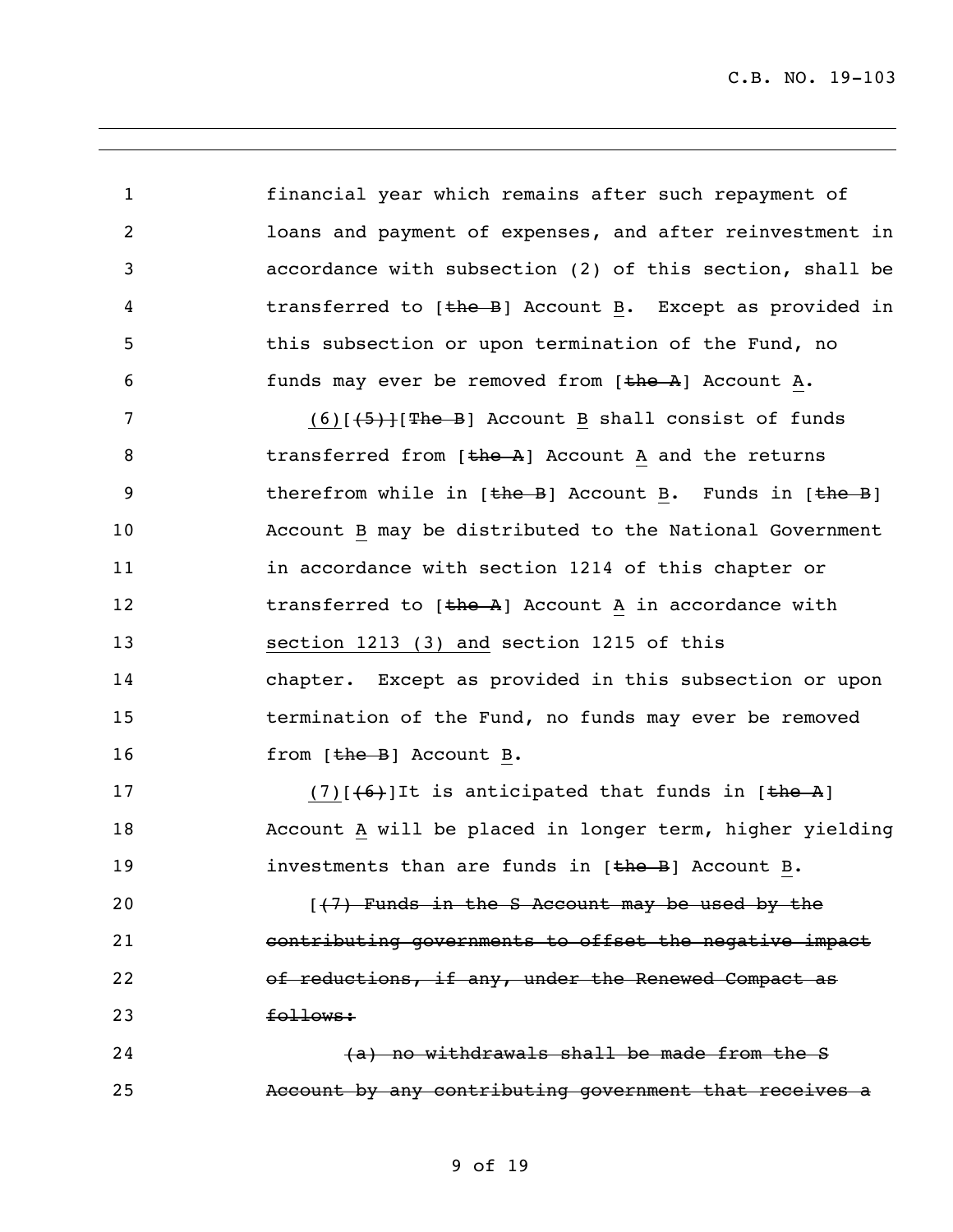| 1  | funding level during the first year of the Renewed       |
|----|----------------------------------------------------------|
| 2  | Compact that is greater than, the same as, or within     |
| 3  | four percent (4%) of, its Baseline Funding level. Any    |
| 4  | contributing government that is prohibited from making a |
| 5  | withdrawal from the S Account by this subsection, may    |
| 6  | make a transfer pursuant to section 1215(2) of this      |
| 7  | chapter;                                                 |
| 8  | (b) in the event that any contributing                   |
| 9  | government's funding level during the first year of the  |
| 10 | Renewed Compact is reduced by more than four percent     |
| 11 | (4%) but less than twenty percent (20%) of its Baseline  |
| 12 | Funding level, that contributing government shall be     |
| 13 | entitled to draw, upon request, an amount from the S     |
| 14 | Account each year as follows, PROVIDED THAT, each        |
| 15 | contributing government shall be limited to withdrawing  |
| 16 | no more than the total of its contributions and the      |
| 17 | earnings on its contributions:                           |
| 18 | (i) first year: up to the amount of                      |
| 19 | reduction minus four percent (4%) of the Baseline        |
| 20 | Funding level;                                           |
| 21 | (ii) second year: up to the amount of                    |
| 22 | reduction minus eight percent (8%) of the Baseline       |
| 23 | Funding level;                                           |
| 24 | (iii) third year: up to the amount of the                |
| 25 | reduction minus 12 percent (12%) of the Baseline Funding |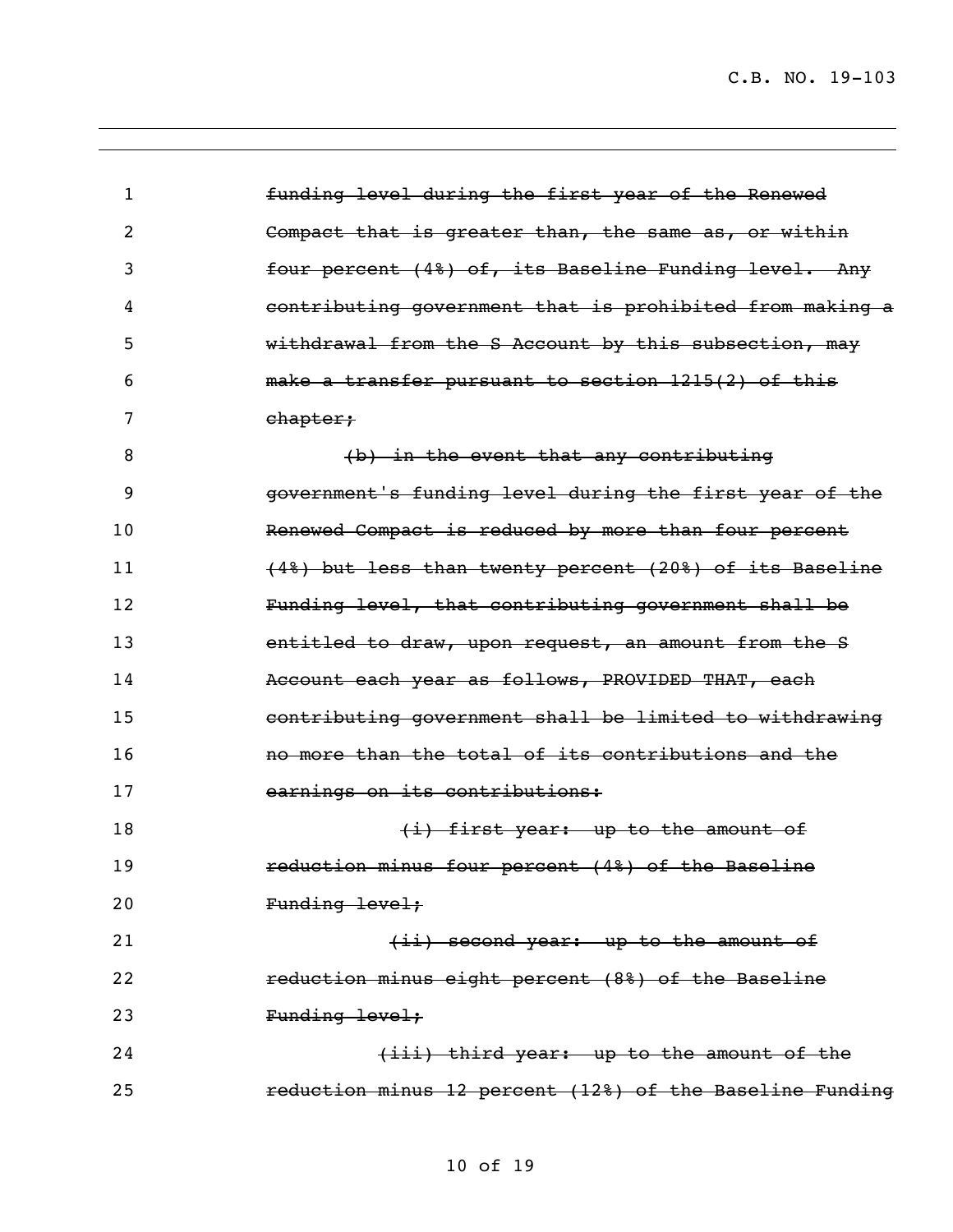| 1  | level.                                                      |
|----|-------------------------------------------------------------|
| 2  | (iv) fourth year: up to the amount of the                   |
| 3  | reduction minus 16 percent (16%) of the Baseline Funding    |
| 4  | level.                                                      |
| 5  | (v) fifth year: up to the amount of the                     |
| 6  | reduction minus 20 percent (20%) of the Baseline Funding    |
| 7  | level.                                                      |
| 8  | (c) in the event that any contributing                      |
| 9  | government's funding level during the first year of the     |
| 10 | Renewed Compact is reduced by more than 20 percent (20%)    |
| 11 | of the Baseline Funding level, that contributing            |
| 12 | government shall be entitled to draw down, upon request,    |
| 13 | an amount in each year, in a manner to be determined by     |
| 14 | an Act of the Congress of the Federated States of           |
| 15 | Micronesia following consultations with the affected        |
| 16 | government.  "                                              |
| 17 | Section 5. Section 1214 of title 55 of the Code of          |
|    | 18 the Federated States of Micronesia (Annotated) is hereby |
|    | 19 amended to read as follows:                              |
| 20 | "Section 1214. Distributions to National Government.        |
| 21 | (1) At the end of each financial year the Board             |
| 22 | shall determine the maximum amount of funds available       |
| 23 | for distribution to the National Government in the          |
| 24 | following fiscal year. Such amount shall be the lesser      |
| 25 | of [the total funds in the B Account or an amount           |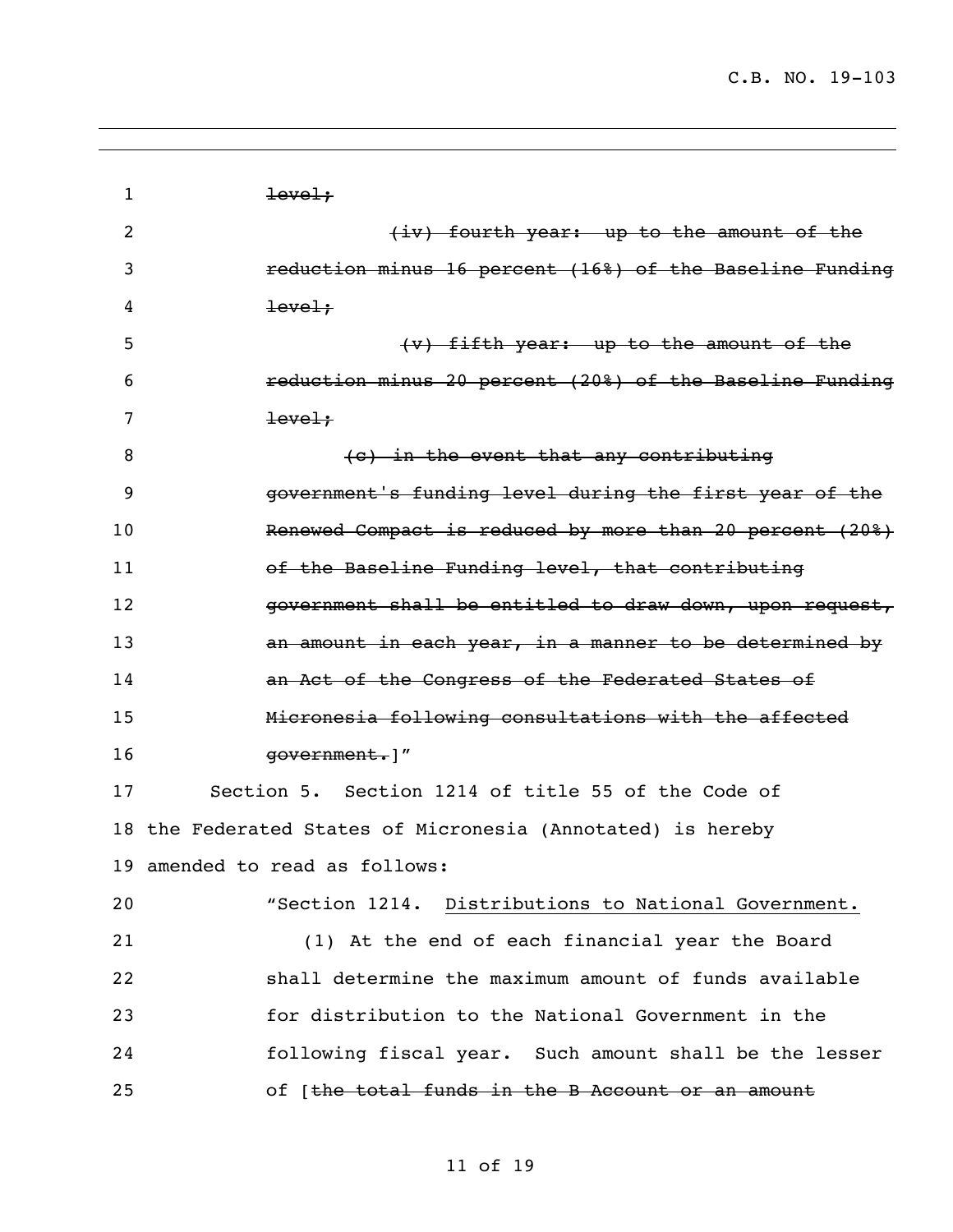| $\mathbf{1}$   | ealculated as follows:   5 percent of the average total  |
|----------------|----------------------------------------------------------|
| $\overline{2}$ | Fund balances of the 5 previous financial years          |
| 3              | (inclusive) or the entire balances of Account B.<br>For  |
| 4              | the years 2017, 2018, 2019, 2020, and 2021, the average  |
| 5              | shall be calculated with the available number of years   |
| 6              | since 2016. For the purposes of this calculation, the    |
| 7              | balances of the State Sub-Accounts are calculated        |
| 8              | separately and subject to provisions in section 1217 of  |
| 9              | this chapter.                                            |
| 10             | [(a) Calculate a percentage rate of net return on        |
| 11             | the Fund for the financial year just ended by dividing   |
| 12             | (i) the total Fund returns for that                      |
| 13             | financial year, less the portions thereof required for   |
| 14             | reinvestment, repayment of loans, and payment of         |
| 15             | expenses during or for that financial year, by           |
| 16             | (ii) the average daily balance of the Fund               |
| 17             | during that financial year.                              |
| 18             | (b) Then calculate the percentage rate of net            |
| 19             | return on the Fund for each of the four (or fewer) years |
| 20             | immediately preceding the financial year just ended in   |
| 21             | which there were in fact Fund returns.                   |
| 22             | (c) Then calculate the average rate of net               |
| 23             | return over the prior five (or fewer) financial years by |
| 24             | adding the percentage rates of net return for those      |
| 25             | financial years, determined in accordance with           |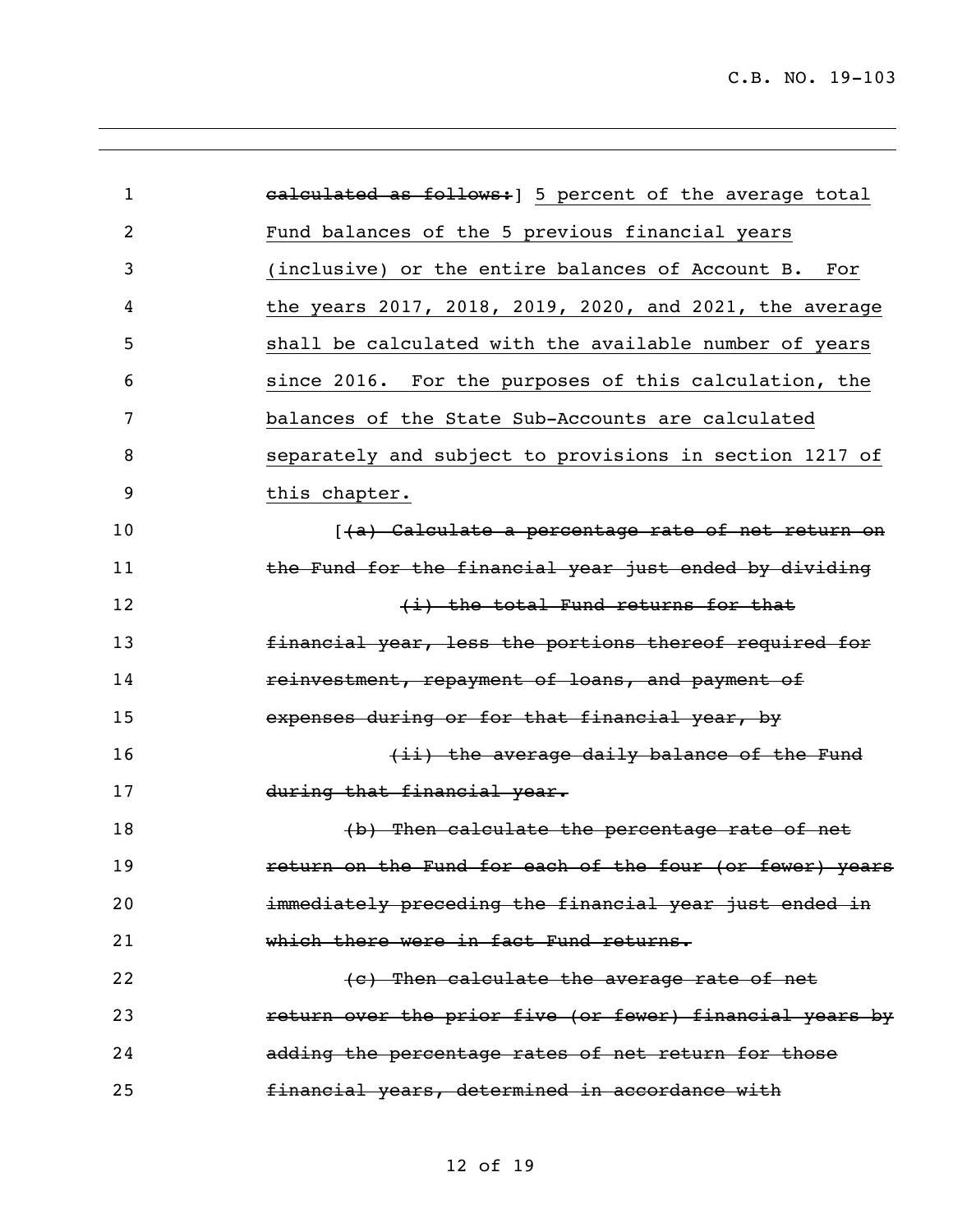$\blacksquare$  subsections (1)(a) and (1)(b) of this section, and dividing the total by the number of financial years involved. 4 (d) Finally, multiply that average rate of net return by the average daily balance of the Fund during 6 the financial year just ended. (2) In order to enable the National Government to prepare its annual budget and estimates for the next fiscal year, by January 30 [15] of each year the Board shall inform the National Government of the maximum amount of funds available for distribution in the next fiscal year. (3) The Board shall distribute to the National Government each fiscal year the maximum amount of funds available for distribution or such lesser amount as the National Government may specify. The distribution shall be made at such times and in such proportions as the 18 National Government and the Board agrees. (4) Notwithstanding the foregoing, no funds shall be distributed to the National Government prior to October  $1, 2023 [\theta]$ . (5) Funds distributed to the National Government shall be deposited in the General Fund of the FSM for appropriation and expenditure consistent with the purposes of the Fund. Such appropriation and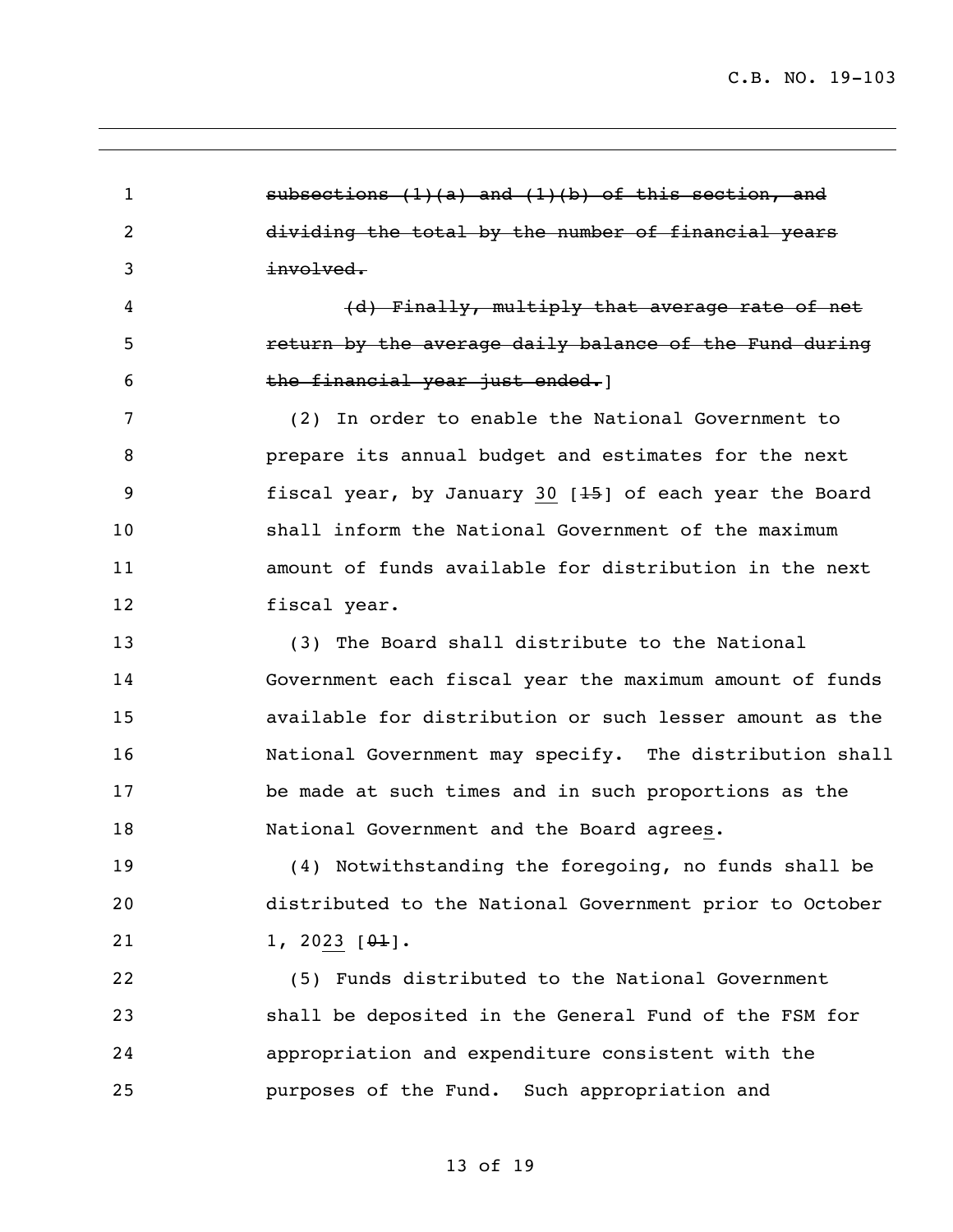1 expenditure may, but need not, include transfers to 2 other levels of government in the FSM for their use in 3 ways consistent with the purposes of the Fund. 4 (6) This Section may apply to the State Sub-Account's 5 A and B with additional provisions defined in section 6 1217 of this title." 7 Section 6. Section 1215 of title 55 of the Code of the 8 Federated States of Micronesia (Annotated) is hereby amended to 9 read as follows: 10 "Section 1215. Transfers to [the A] Account A. 11 (1) Transfers from [the B] Account B. 12 (a) The Board shall transfer funds from [<del>the</del> B] 13 Account B to [the A] Account A to the extent necessary 14 to make up any shortfall of funds in [the A] Account A 15 needed for reinvestment, repayment of loans to the 16 Fund, [and] payment of the expenses of the Fund, and 17 to maintain the Real Value of Account A, pursuant to 18 section 1213 of this chapter. 19 (b) The Board may transfer to [the A] Account A 20 any funds in [the B] Account B in excess of an amount 21 equal to the sum of all funds transferred from [the A] 22 Account A to  $[\frac{1}{2}]$  Account B during the five most 23 recent financial years. Such a transfer may only occur 24 at the end of a financial year and after there have been 25 at least five financial years in which funds were in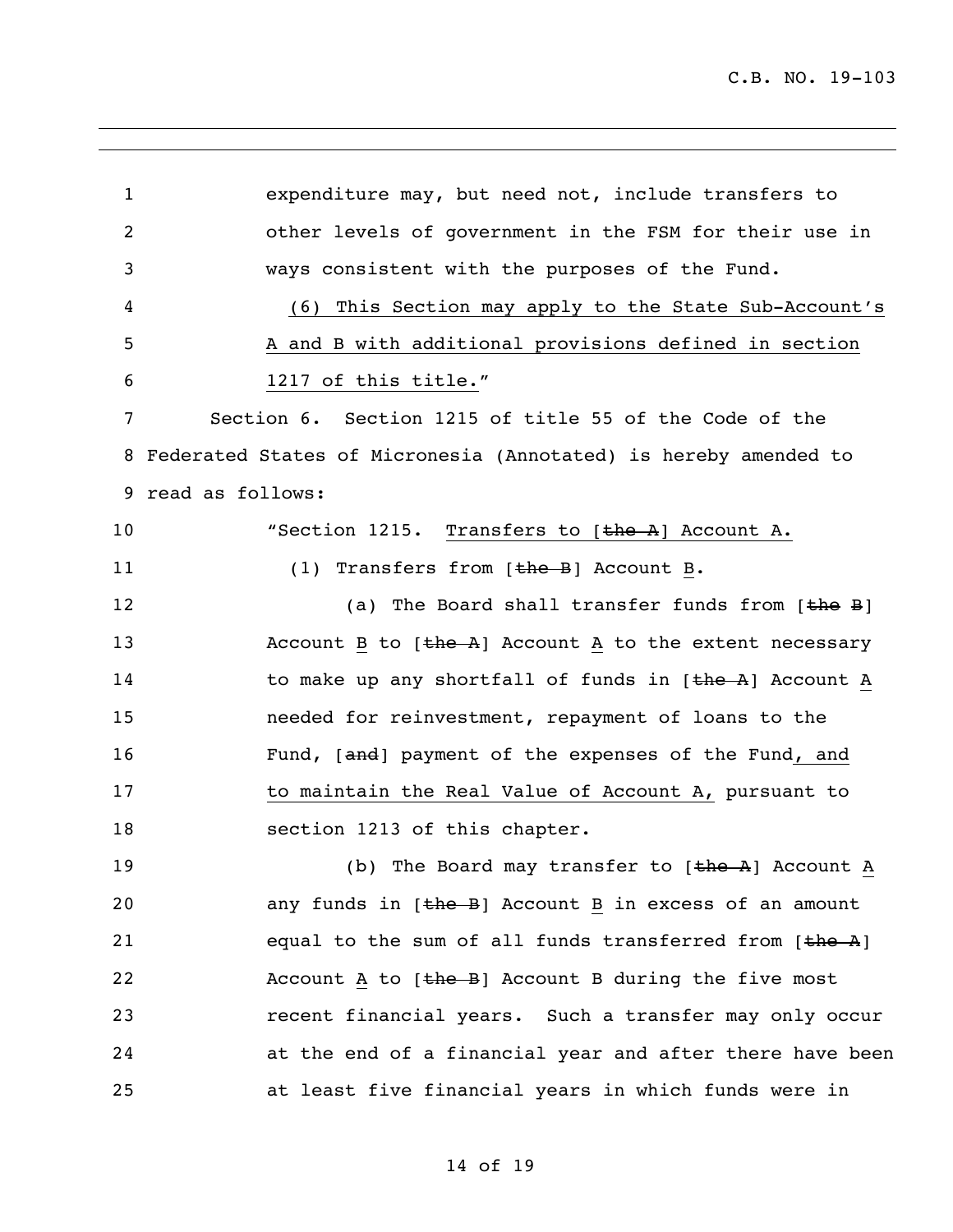1 fact transferred from [the A] Account A to [the B] 2 Account B. Funds transferred to [the A] Account A pursuant to this subsection shall bedeemed to be additional contributions to the Fund. (2) State Sub-Account's A and B of the Fund may be subject to the provisions above after certain conditions are met as defined in section 1217 of this 8 6 6 chapter. [<del>Transfers from the S Account. If each</del> contributing government receives a funding level during 10 the first year of the Renewed Compact that is greater **than, the same as, or within four percent (4%) of its** 12 Baseline Funding level, then the following transfers may be made: **14 (a)** funds contributed to the S Account by each of the contributing governments, and the earnings **accrued on these funds, may be transferred to the A Account if the terms of the Renewed Compact require the FSM to contribute to a trust fund established** 19 between the US and the FSM; or **b** the terms of the Renewed Compact do not **require the FSM to contribute to a trust fund**  established between the US and the FSM, then at the **request of a contributing State Government, funds contributed by that government and the earnings accrued** on those funds may be transferred into that State's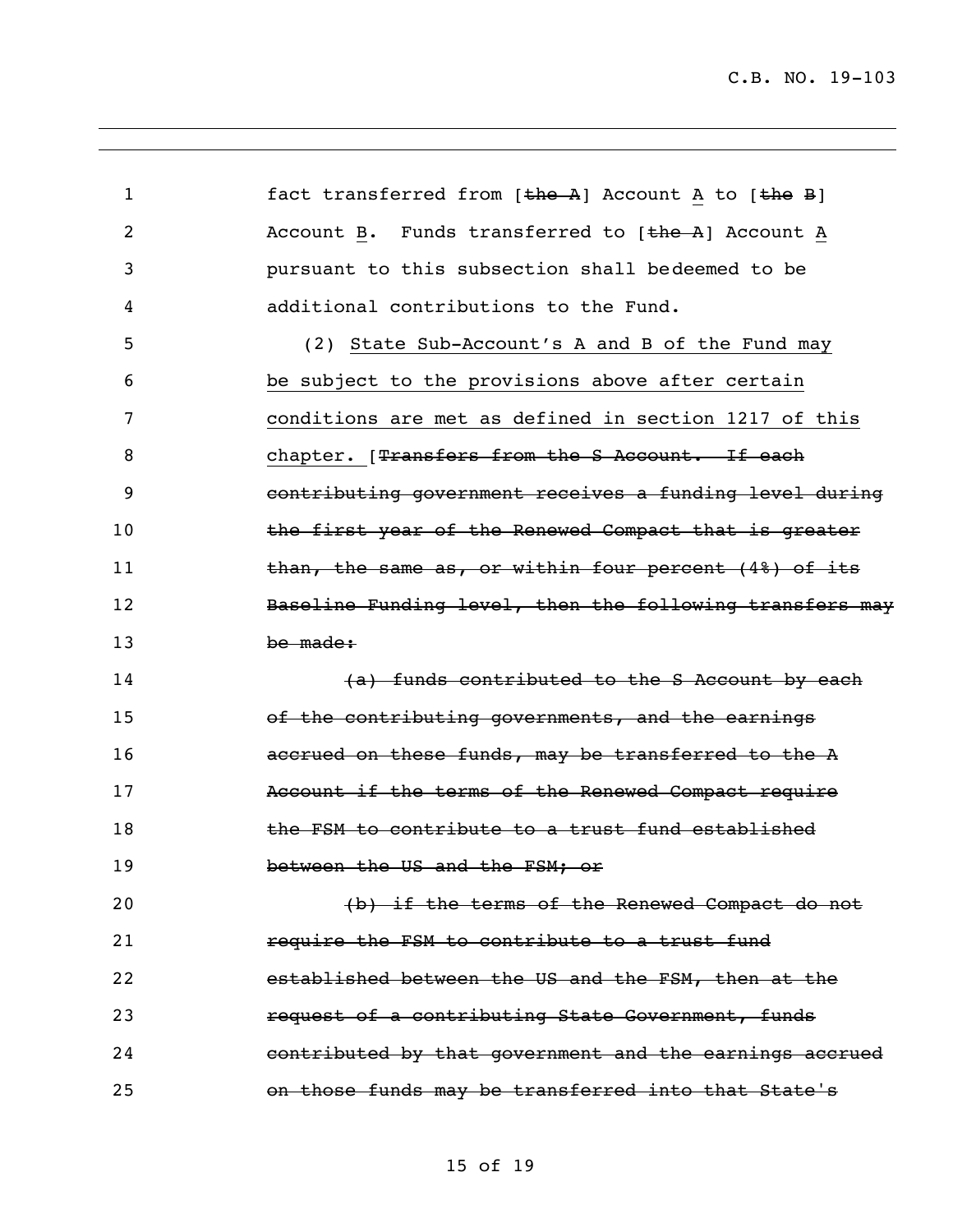1 trust fund, provided that the State trust fund has been established with the principles of real asset protection similar in form and purpose to that of the 4 FSM Trust Fund.]" Section 7. Section 1216 of title 55 of the Code of the Federated States of Micronesia (Annotated) is hereby amended to read as follows: "Section 1216. Miscellaneous restrictions. (1) Except as provided in subsection 1211(a) of this 10 chapter, the Fund shall not borrow money. (2) The Fund shall not be used to guaranty the debt 12 of another person or entity. (3) The Fund shall not invest more than 40 percent in non-US securities or instruments denominated in currencies other than the U.S. dollar except as prudent and necessary to avoid exchange rate risks on loans which must be repaid in a currency other than the US dollar." Section 8. Section 1217 of title 55 of the Code of the Federated States of Micronesia (Annotated), as amended by Public Law No. 18-74, is hereby further amended to read as follows: "Section 1217. Other participating government accounts. 23 (1) There are hereby-created State S[s]ub- A[a]ccounts, including A and B sub-accounts, for each of the States of the Federated States of Micronesia; with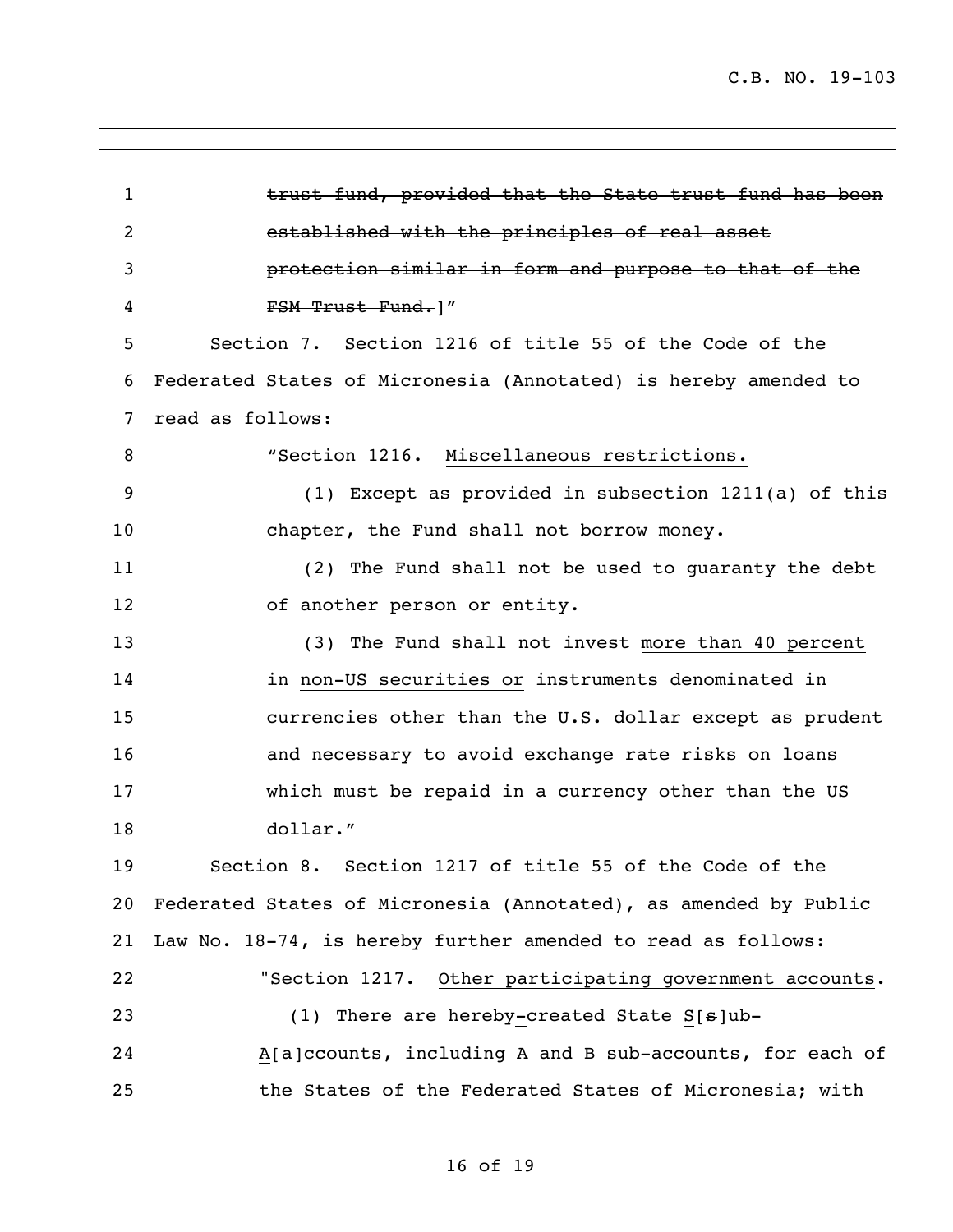1 the condition that the State Sub-Account A for each individual state must meet an initial threshold balance of \$2,000,000 USD, independent of the balance of the other state's Sub-Account A, before establishing a State Sub-Account B for that state. (2) Any donor, including the State and Foreign Governments may make contributions to a State S[s]ub- $A[a]$ ccount or  $S[s]$ ub- $A[a]$ ccounts. (3) National Government contributions to State sub-10 accounts shall only be to the long-term, [A] S[s]ub-11 A[a]ccount A of that state or states. 12 (4) Contributions to a State S[s]ub-A[a]ccount made by the National Government shall remain the property of the National Government unless conditions are met for transfers to Sub-Account B, with the relevant State being the beneficiary of the proceeds subject to the conditions of the [A] A[a]ccount B. Contributions made 18 by the National Government to a State S[s]ub-A[a]ccount shall not be withdrawn or disbursed except to cover the compensation and expenses of the Fund managers and custodians in carrying out their duties in administration of the Fund in accordance with sections 1212 and 1213. 24 (5) State S[s]ub-A[a]ccounts shall be subject to this chapter and shall be managed and administered in the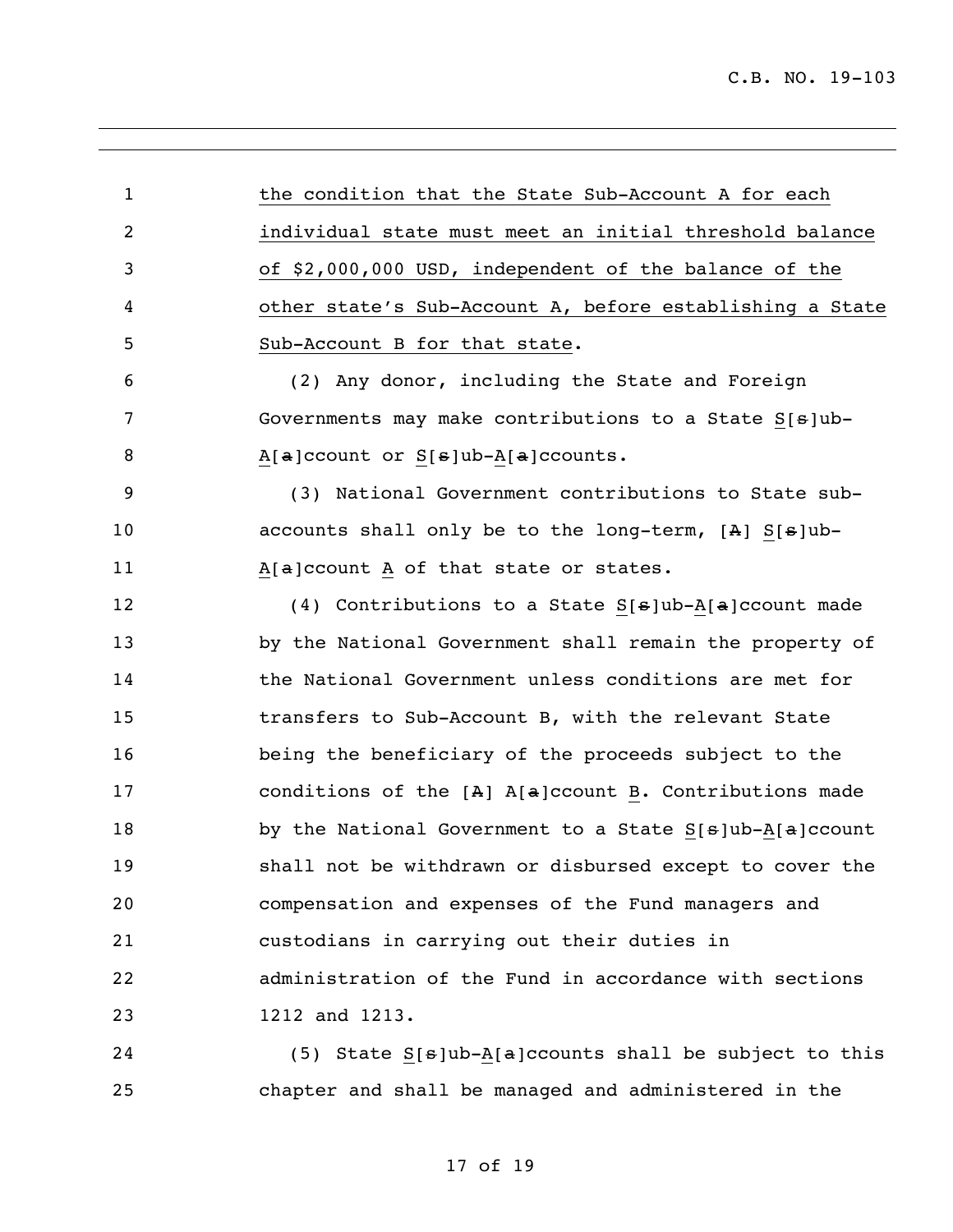C.B. NO. 19-103

 same manner as the National Government Accounts A and 2 B [A, B and S Accounts] except that distributable funds or assets shall be made available to the other participating governments rather than the National Government. (6) States may withdraw their own contributions to 7 their States [A] S[s]ub-A[a]ccount A and contributions made on their behalf by NGO's and other donors if allowed under the terms of the contribution, beginning October 1, 2023. (7) In the event that a state meets the initial threshold requirement to establish a State Sub-Account B under (1) above, States may withdraw from their State **[B]** S[s]ub-A[a]ccount B beginning October 1, 2023. Fund expenses shall be prorated between the accounts of different governments in proportion to their relative 17 Share of the total Fund." Section 9. Section 1222 of title 55 of the Code of the Federated States of Micronesia (Annotated) is hereby deleted to in its entirety: 21 ["Section 1222. Fund Transfer. Notwithstanding any other provision of this chapter 12 of this title, in the event that no Trust Fund Board has been appointed as of the date that a trust fund for the FSM is established pursuant to the Compact of Free